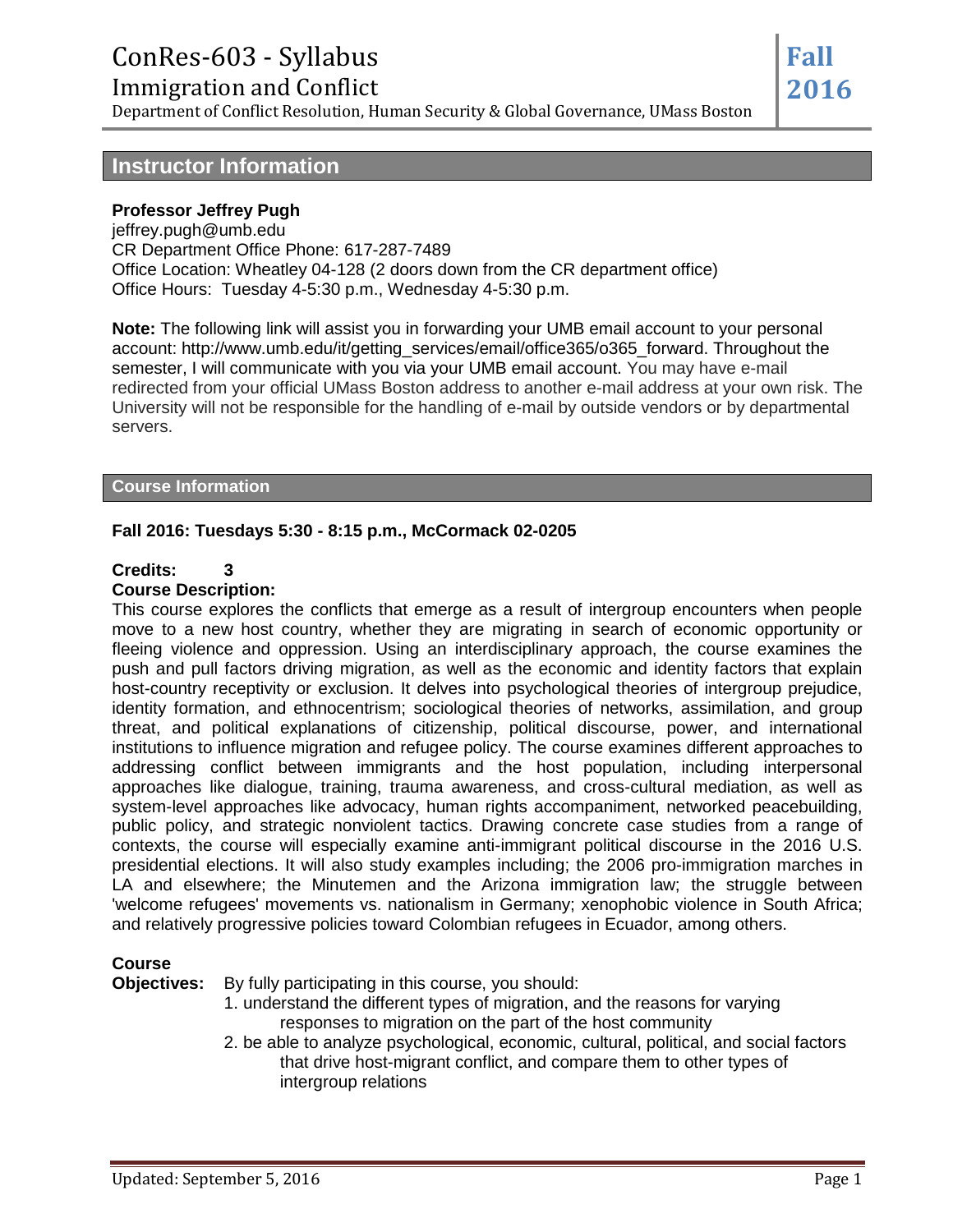#### ConRes-603 - Syllabus Immigration and Conflict Department of Conflict Resolution, Human Security & Global Governance, UMass Boston **Fall 2016**

- 3. know the theories of change behind different conflict resolution intervention approaches, and understand how to adapt them to the context of hostmigrant conflict
- 4. distinguish between direct and structural violence, as well as latent conflict, and understand how all of these are produced by and serve to reinforce hostmigrant conflict

#### **Required**

**Text(s):** No textbooks are required for purchase.

All readings will be made available on the course Blackboard site (https://umb.umassonline.net/webapps/login/), or links will be provided to online sources. The course Blackboard site is used for posting readings, for posting class assignments, and updated versions of the syllabus, and you should monitor it regularly.

#### **Required Assignments:**

- 1. **Short response assignments**: There will be two short response assignments throughout the class, including:
	- i. a migration factual quiz in class at the beginning of the second session [based entirely on the 'Global Migration Trends' report listed for Week I];
	- ii. a 1-2 paragraph reflection post on Blackboard in which you pick out one way in which Donald Trump's Arizona immigration speech either confirms or challenges one or more of the theories or concepts that we have learned in class; provide evidence in the form of direct quotes and/or video clips, an explanation of the theory/concept, and a brief paragraph explaining how this quote/clip illustrates or challenges the theory. This is due BEFORE class on October 25
- 2. **Public engagement writing assignment**: Write a short article (600-1000 words) on a topic related to immigration and conflict. It should be a persuasive/advocacy article in the style of an op ed or a blog post, intended for a broad audience. You should include at least five references to external sources (of which at least three should be scholarly works), which is generally done in this type of piece by linking to the online version of that source (op eds do not generally use footnotes or works cited). This assignment is due in Week 10 (November 8).
- 3. **Group presentation**: Each session will begin with a short (less than 5 minutes) presentation by a group of students who will present a news story or specific example of a case involving migrant-related conflict somewhere in the world. They will explain briefly what happened, and draw any ties they can identify with concepts and theories learned in the readings for class during the week in which they are presenting. They will then propose an open-ended discussion question that arose from their case for the class to consider and respond to. Groups may be composed of 2-3 people.
- 4. **Consultancy Memo**: You will select an actual case of host-migrant conflict occurring in an organization or community (in the U.S. or another country). Imagine that you have been asked by the leaders of the organization or community to advise them on the situation. In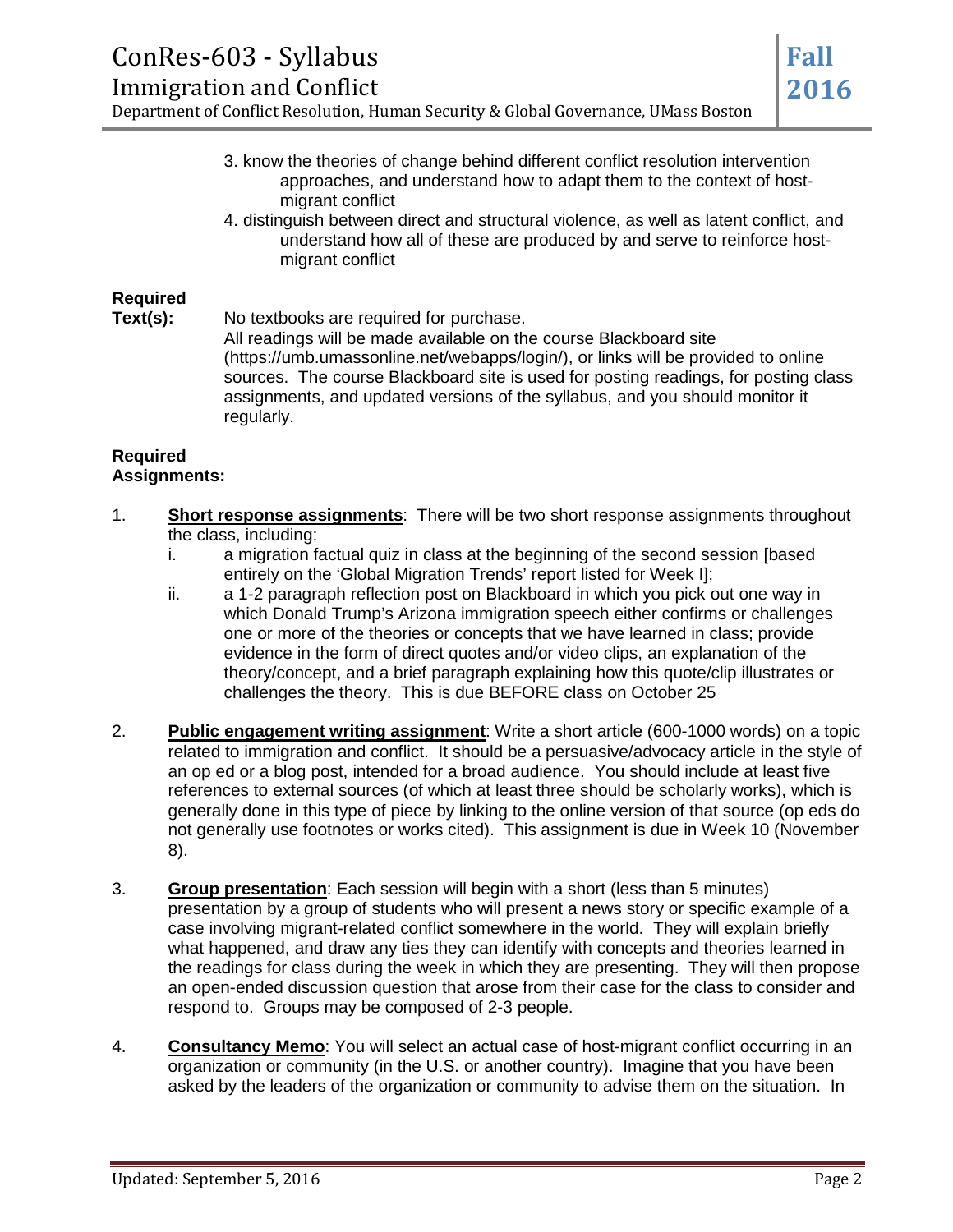order to do so, you will prepare a 5-6 page single-spaced memo (with subheadings) in which you:

- i. briefly describe the *background of the problem*, explaining what has happened
- ii. **analyze/***diagnose the problem*: clearly explain the most important underlying cause(s) of the conflict, drawing on the theories you have learned in class, and any relevant other cases as examples
- iii. *provide recommended strateg(ies)* to address the problem, explaining specifically what you recommend be done, and how it should be done
- iv. give a convincing *rationale*, including underlying theories and evidence from the literature, to back up why you think your recommended strategies will work, and what outcomes you expect to see
- v. specify the needed *resources and timeline* for carrying out the strategy.
- vi. provide a *reference list* with full citation information for all sources you have referred to.

This memo will be due on December 6, Week 14, and should be submitted electronically on Blackboard before class as well as turned in via hard copy in class.

#### **Course Rubric:**

| Assignment/Deliverable                | Grade % |
|---------------------------------------|---------|
| 1. Short response assignments         | 10%     |
| 2. Public engagement assignment/op ed | 25%     |
| 3. Group presentations                | 10%     |
| 4. Consultancy memo                   | 30%     |
| 5. Participation (as defined below)   | 25%     |

# **Course**

**Participation -**

- Participation includes completing all required reading and writing assignments prior to class, thoughtfully participating in discussions, and taking responsibility for helping create a positive learning environment by arriving promptly, listening respectfully, and participating constructively.
- Attendance is expected in all class meetings. If for some reason you cannot attend a class, prior notice to the instructor is expected.
- $\div$  Group Work Consultation with classmates is encouraged, but all written work must be individual unless otherwise noted.
- $\div$  Late Work Late submissions are not accepted except with prior permission from the instructor, and when granted will generally have half a letter grade deducted per 24-hour period after the specified due date and time (the beginning of class on the date indicated).

#### **Grading**

**Grading:** Grade type for the course is a whole or partial letter grade. (Please see table below)

Note: the lowest passing grade for a graduate student is a "C". Grades lower than a "C" that are submitted by faculty will automatically be recorded as an "F". As a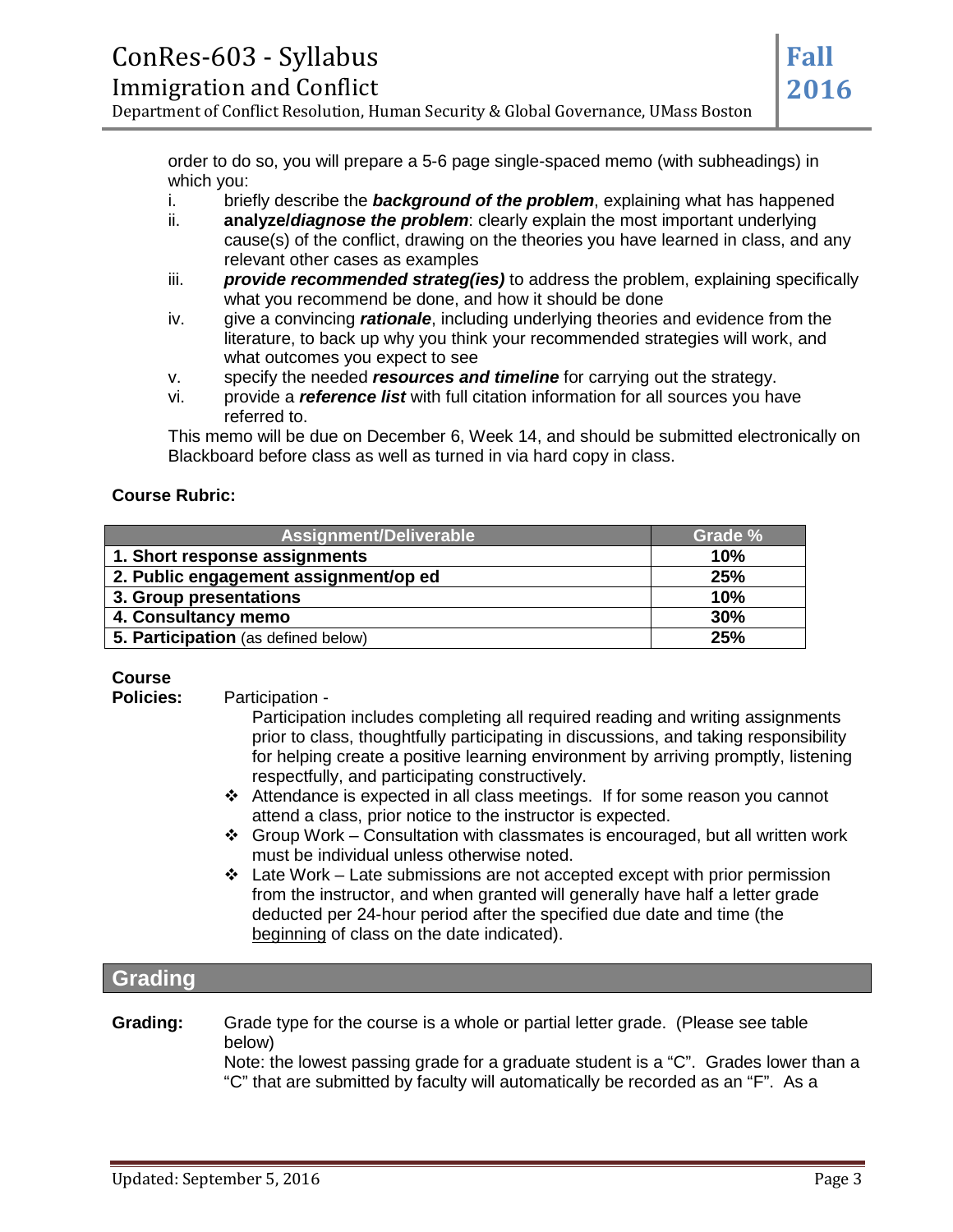Please see the Graduate Catalog for more detailed information on the University's grading policy.

| <b>Grading Policy</b> |                 |                                                                                                                                                                                                                                                                                                                                                                                                                                                                                                                            |                          |
|-----------------------|-----------------|----------------------------------------------------------------------------------------------------------------------------------------------------------------------------------------------------------------------------------------------------------------------------------------------------------------------------------------------------------------------------------------------------------------------------------------------------------------------------------------------------------------------------|--------------------------|
|                       | Letter<br>Grade | Percentage                                                                                                                                                                                                                                                                                                                                                                                                                                                                                                                 | Quality<br><b>Points</b> |
|                       | A               | 93-100%                                                                                                                                                                                                                                                                                                                                                                                                                                                                                                                    | 4.00                     |
|                       | A-              | 90-92%                                                                                                                                                                                                                                                                                                                                                                                                                                                                                                                     | 3.75                     |
|                       | B+              | 87-89%                                                                                                                                                                                                                                                                                                                                                                                                                                                                                                                     | 3.25                     |
|                       | B               | 83-86%                                                                                                                                                                                                                                                                                                                                                                                                                                                                                                                     | 3.00                     |
|                       | $B -$           | 80-82%                                                                                                                                                                                                                                                                                                                                                                                                                                                                                                                     | 2.75                     |
|                       | $C+$            | 77-79%                                                                                                                                                                                                                                                                                                                                                                                                                                                                                                                     | 2.25                     |
|                       | C               | 73-76%                                                                                                                                                                                                                                                                                                                                                                                                                                                                                                                     | 2.00                     |
|                       | F               | $0 - 72%$                                                                                                                                                                                                                                                                                                                                                                                                                                                                                                                  | 0.0                      |
|                       | <b>INC</b>      | A grade of Incomplete (INC) is not automatically awarded when a student fails to complete a<br>course. Incompletes are given at the discretion of the instructor. They are awarded when<br>satisfactory work has been accomplished in the majority of the course work, but the student<br>is unable to complete course requirements as a result of circumstances beyond his/her<br>control. The student must negotiate with and receive the approval of the course instructor in<br>order to receive a grade of incomplete | N/A                      |
|                       | IF              | Received for failure to comply with contracted completion terms.                                                                                                                                                                                                                                                                                                                                                                                                                                                           | N/A                      |
|                       | W               | Received if withdrawal occurs before the withdrawal deadline.                                                                                                                                                                                                                                                                                                                                                                                                                                                              | N/A                      |
|                       | AU              | Audit (only permitted on space-available basis)                                                                                                                                                                                                                                                                                                                                                                                                                                                                            | N/A                      |
|                       | <b>NA</b>       | Not Attending (student appeared on roster, but never attended class. Student is still<br>responsible for tuition and fee charges unless withdrawal form is submitted before deadline.<br>NA has no effect on cumulative GPA.)                                                                                                                                                                                                                                                                                              | N/A                      |

## **Course Schedule**

**1. Overview and Migration types - September 6**

• Global Migration Trends

#### **2. Causes of Host-Migrant Conflict I: Economic conflict, group threat, and political power - September 13**

- Lincoln Quillian. "Prejudice as a Response to Perceived Group Threat: Population Composition and Anti-Immigrant and Racial Prejudice in Europe." *American Sociological Review* 60, no. 4 (1995): 586-611. http://www.jstor.org/stable/2096296.
- Jack Citrin, Donald P. Green, Christopher Muste, and Cara Wong. "Public Opinion Toward Immigration Reform: The Role of Economic Motivations." *The Journal of Politics* 59, no. 3 (1997): 858-81. http://www.jstor.org/stable/2998640.

**Fall**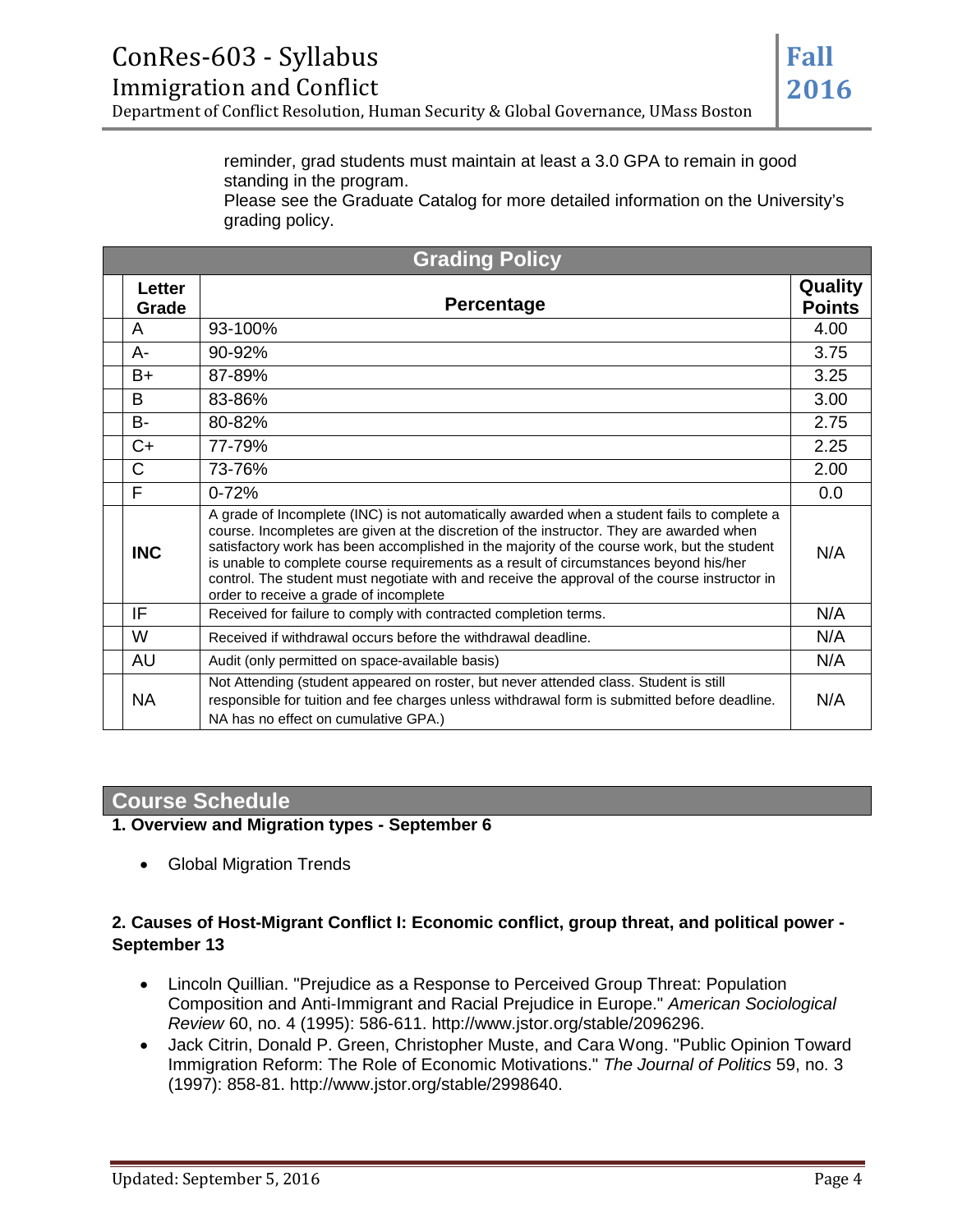# ConRes-603 - Syllabus

- Rafaela Dansygier. "A Theory of Immigrant Conflict." Chap. 2 in *Immigration and Conflict in Europe.* New York: Cambridge University Press. 2010.
- Giovanni Peri & Vasil Yasenov, "New Evidence on Immigrants and Jobs," Wall Street Journal, Jan. 18, 2016, http://www.wsj.com/articles/new-evidence-on-immigrants-and-jobs-1453162462.

*[\*\*in-class quiz on migration, based on last week's 'Global Migration Trends' report\*\*]*

# **3. Causes of Host-Migrant Conflict II: Cultural difference and threat - September 20**

- Aristide Zolberg and Long Litt Woon. "Why Islam is like Spanish: Cultural Incorporation in Europe and the United States." *Politics and Society.* March 1, 1999. no. 27 (1): 5-38. doi: 10.1177/0032329299027001002.
- Samuel Huntington. The Hispanic Challenge. *Foreign Policy.* March/April 2004. Accessed December 17, 2007. http://www.foreignpolicy.com.
- Claire Adida. "Too close for comfort? Immigrant exclusion in Africa." *Comparative Political Studies.* 44 (2011): 1370-1396. doi: 10.1177/0010414011407467.
- John Skrentny, "Why does immigration arouse deep feelings and conflicts?"
- Recommended: Douglas S. Massey, and Sánchez R. Magaly. "Constructing Immigrant Identity." In *Brokered Boundaries: Immigrant Identity in Anti-Immigrant Times*, 1-25. Russell Sage Foundation, 2010. http://www.jstor.org/stable.
- Recommended: Jack Citrin, Amy Lerman, Michael Murakami, and Kathryn Pearson. "Testing Huntington: Is Hispanic Immigration a Threat to American Identity?" *Perspectives on Politics.* 5, no. 1 (2007): 31-48. doi: 10.1017/S1537592707070041

## **4. Psychological bases of prejudice and host-migrant conflict - September 27**

- Henri Tajfel. "Social Psychology of Intergroup Relations." *Annual Review of Psychology.* 33, no. 1 (February 1982): 1-39.
- Lotte Thomsen, Eva G.T. Green, & Jim Sidanius. "We will hunt them down: How social dominance orientation and right-wing authoritarianism fuel ethnic persecution of immigrants in fundamentally different ways." *Journal of Experimental Social Psychology.* 44, no. 6 (2008): 1455-1464.
- Donald Kinder & Cindy Kam. "Strangers in the Land," Chap. 6 in *Us against them: Ethnocentric Foundations of American Opinion.* Chicago: The University of Chicago Press, 2010.

# **5. Contact Theory - October 4**

- Thomas F. Pettigrew and Linda R. Tropp. "A Meta-Analytic Test of Intergroup Contact Theory." *Journal of Personality and Social Psychology*. 90, no. 5 (2006): 751-783. doi: 10.1037/0022-3514.90.5.751
- Lauren McLaren. "Anti-Immigrant Prejudice in Europe: Contact, Threat Perception, and Preferences for the Exclusion of Migrants." *Social Forces.* 81, no. 3 (March 2003): 909-936. doi: 10.1353/sof.2003.0038
- Jim Sidanius, Shana Levin, Colette van Laar, and David O. Sears. "The Effects of Close Intergroup Contact: Interethnic Friendship and Dating in College", Chap. 8 in *The Diversity Challenge: Social Identity and Intergroup Relations on the College Campus.* New York: Russell Sage Foundation, 2008.

**Fall**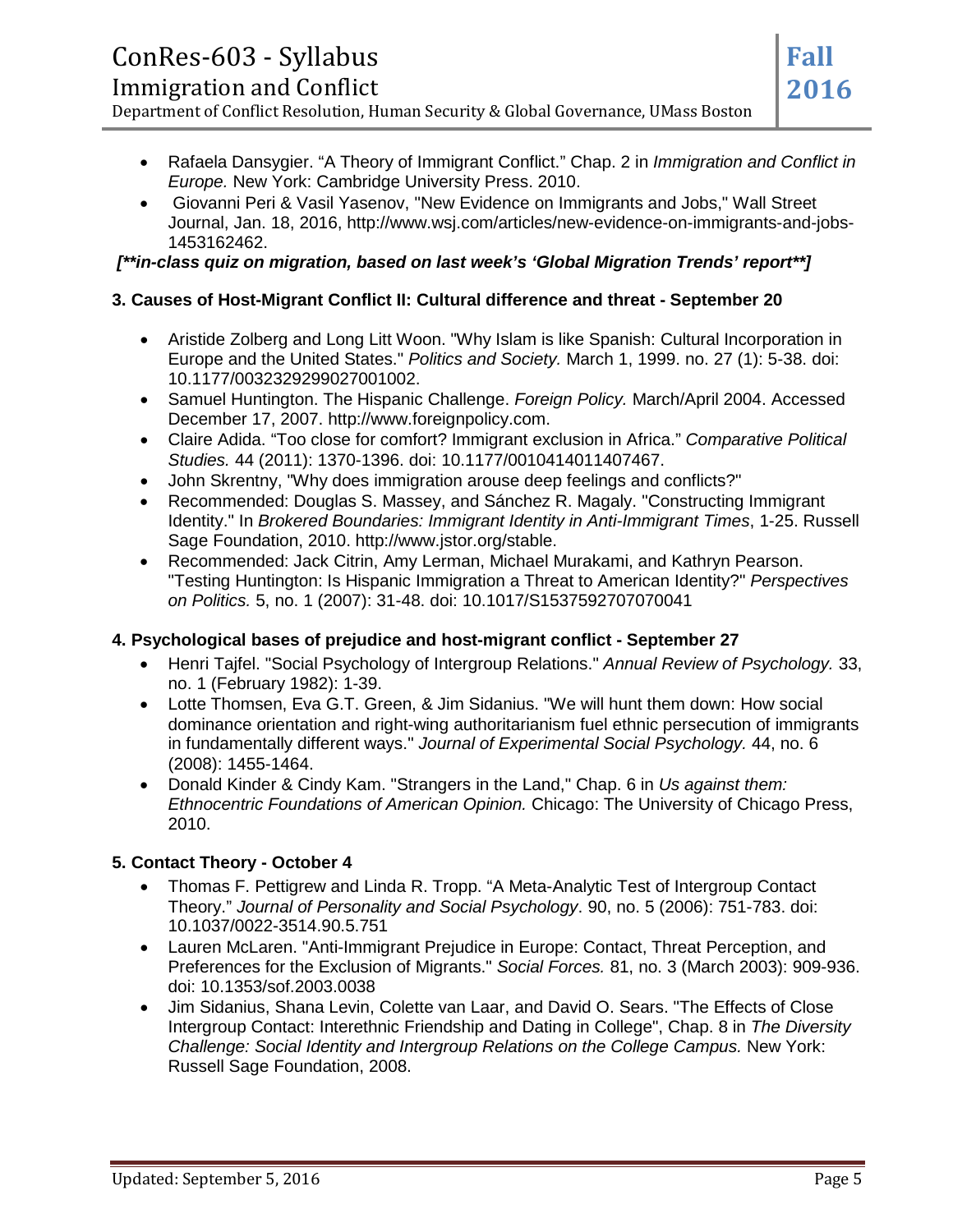• Recommended: Thomas F. Pettigrew and Linda R. Tropp. "How does intergroup contact reduce prejudice? Meta-analytic tests of three mediators." *European Journal of Social Psychology.* 38 (March 2008): 922-934. doi: 10.1002/ejsp.504

#### **6. Forced Migrants, Refugees, and Conflict in Receiving Countries - October 11**

- Karen Jacobsen. "A Framework for Exploring the Political and Security Context of Refugee Populated Areas." *Refugee Survey Quarterly.* 19, no. 1 (2000): 3-22. doi: 10.1093/rsq/19.1.3.
- Myron Weiner. "Security, Stability, and International Migration," Chap. 6 in *The Global Migration Crisis: Challenge to States and Human Rights.* New York: HarperCollins College Publishers, 1995.
- Fiona Adamson. "Crossing Borders: International Migration and National Security." *International Security* 31, no. 1 (Summer 2006): 165-199.
- Complete Against All Odds video game: http://www.playagainstallodds.ca/game\_us.html *Come prepared to discuss your experience in class.*

#### **7. Migration and structural violence - October 18**

- Marc Pilisuk and Jennifer A. Roundtree. "The Hidden Structure of Violence." Chap. 3 in *Who Benefits from Global Violence and War: Uncovering a Destructive System. New York:* Monthly Review Press, 2015.
- Michael Welch. "The Role of the Immigration and Naturalization Service in the Prison-Industrial Complex." *Social Justice* 27, no. 3 (81) (2000): 73-88. http://www.jstor.org/stable/29767232.
- Chico Harlan. "Inside the Administration's \$1 Billion Deal to Detain Central American Asylum Seekers." *Washington Post.* August 14, 2016.
- Nancy Lindborg. "Stopping Europe's Refugee Crisis at the Source." *Foreign Policy*, September 18, 2015. http://foreignpolicy.com/2015/09/18/stopping-europes-refugee-crisissource-syria-iraq-aid/.

#### **8. Contemporary U.S. Politics as Laboratory for Anti-Immigrant Conflict: Explaining the Tea Party & Trump - October 25**

- Ariane Chebel d'Appollonia. "The Immigration-Security Nexus" and "The Framing of Immigration as a Security Issue." in *Frontiers of Fear: Immigration and Insecurity in the United States and Europe*. Ithaca: Cornell University Press, 2012.
- Vanessa Williamson, Theda Skocpol, and John Coggin. "The Tea Party and the Remaking of Republican Conservatism." *Perspectives on Politics* 9, no. 1 (2011): 25-43. doi: 10.1017/S153759271000407X.
- Amanda Taub. "The Rise of American Authoritarianism." March 1, 2016. http://www.vox.com/2016/3/1/11127424/trump-authoritarianism.
- Philip Bump. "Here's what Donald Trump said in his Big, Immigration Speech, Annotated." *The Washington Post*. August 31, 2016. https://www.washingtonpost.com/news/thefix/wp/2016/08/31/heres-what-donald-trump-said-in-his-big-immigration-speech-annotated/.

#### **9. How to build host-migrant peace I: Macro approaches - November 1**

• Dina Okamoto and Kim Ebert. "Group Boundaries, Immigrant Inclusion, and the Politics of Immigrant–Native Relations." *American Behavioral Scientist* 60, no. 2(2016): 224-250. doi: 10.1177/0002764215607580.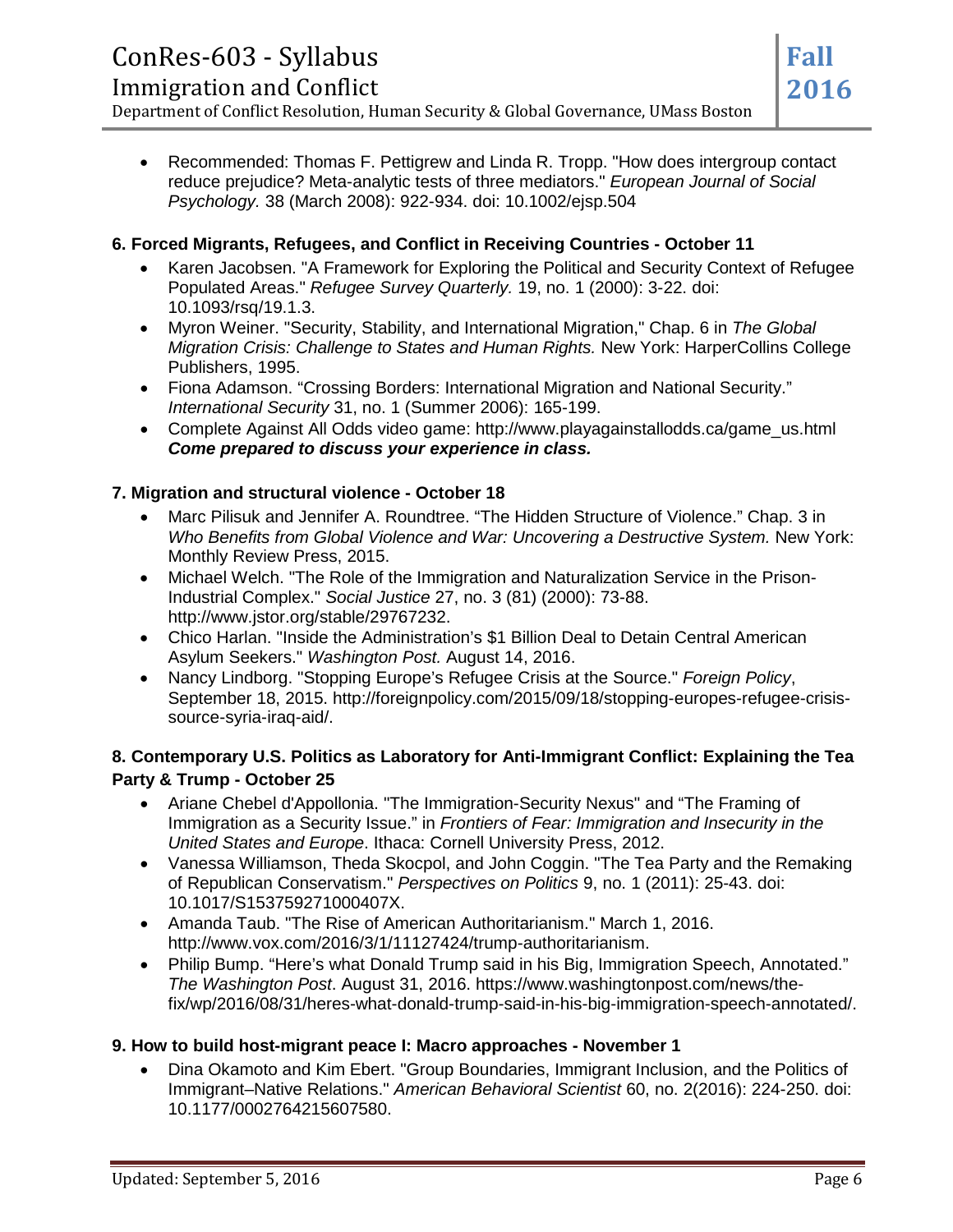#### ConRes-603 - Syllabus Immigration and Conflict Department of Conflict Resolution, Human Security & Global Governance, UMass Boston **Fall 2016**

- Robert F. Barsky. "Want to Prevent Lone-Wolf Terrorism? Promote a 'Sense of Belonging'." August 30, 2016. https://theconversation.com/want-to-prevent-lone-wolf-terrorism-promotea-sense-of-belonging-63487.
- Jeff Pugh. "Build bridges, Not Walls, Foster Peace and Security as Refugees Arrive." June 17, 2016. http://www.counterpunch.org/2016/06/17/bridges-not-walls-foster-peace-andsecurity-as-refugees-arrive/.
- Claire L. Adida, David D. Laitin, Marie-Anne Valfort. "The challenge of Muslim Migrants into Christian-Hertifage Societies." and "What is to be done?" in *Why Muslim Integration Fails in Christian-Heritage Countries*. Cambridge: Harvard University Press, 2016.
- Recommended: Sharon Edington and Caroline Hughes. "Refugees and Peacebuilding: 'Poor Country Problems' in Cambodia and Bosnia-Herzegovina," Ch. 6 in *Practical Approaches to Peacebuilding: Putting Theory to Work.* Boulder: Lynne Rienner Publishers, 2016.
- Recommended: Jacob Bercovitch. "A Neglected Relationship: Diasporas and Conflict Resolution." *Diasporas in conflict: Peace-makers or peace-wreckers* (2007): 17-38.

#### **10. How to build host-migrant peace II: Micro approaches - November 8**

- Barbara Tint, Vincent Chirimwam, Caroline Sarkis. "Diasporas in Dialogue: Lessons from Reconciliation Efforts in African Refugee Communities." *Conflict Resolution Quarterly* 32, no. 2 (2014): 177-202. doi: 10.1002/crq
- Jeffrey D. Pugh, David Sulewski and Julie Moreno. "Adapting Community Mediation for Colombian Forced Migrants in Ecuador," *Conflict Resolution Quarterly*. doi: 10.1002/crq.21184.
- Patricia Gurin, Biren (Ratnesh) A. Nagda, and Ximena Zúñiga. "The Practice of Intergroup Dialogue," Ch. 2 in *Dialogue across Difference: Practice, Theory, and Research on Intergroup Dialogue.* New York: Russel Sage Foundation, 2013.
- Helma Lutz. "In Between or Bridging Cultural Gaps: Migrant Women from Turkey as Cultural Mediators." *New Community* 19, no. 3 (1993): 485-492.
- Recommended: Jeffrey D. Pugh, "Peacebuilding among Transnational Youth in Migrant-Receiving Border Regions of Ecuador," *Journal of Peacebuilding and Development* 11, no. 3 (2016): 1-15. doi: 10.1080/15423166.2016.1222591
- Recommended: Mark P. Orbe & Tina M. Harris. "Moving from the Theoretical to the Practical," Ch. 12 in *Interracial Communication.* 3rd ed. Thousand Oaks: Sage Publications, 2008.

#### **[\*\*public engagement writing assignment due at the beginning of class. Should be submitted electronically on Blackboard before class AND turned in via hard copy\*\*]**

#### **11. Social integration and negotiating identities - November 15**

- Elizabeth Theiss-Morse. "The Need for a Social Theory of National Identity," Ch. 1 in *Who counts as an American?* New York: Cambridge University Press. 2009.
- Kara Cebulko and Maroa Galvao. "The Criminalization of Brazilian Immigrants," Ch. 11 in *The Immigrant Other.* Edited by Rich Furman, Greg Lamphear, and Douglas Epps. New York: Columbia University Press. 2016.
- Mary Patrice Erdmans. "Immigrants and Ethnics: Conflict and Identity in Chicago Polonia," Ch. 25 in *Conflict & Culture.* Edited by Pat K. Chew. New York: New York University Press. 2001.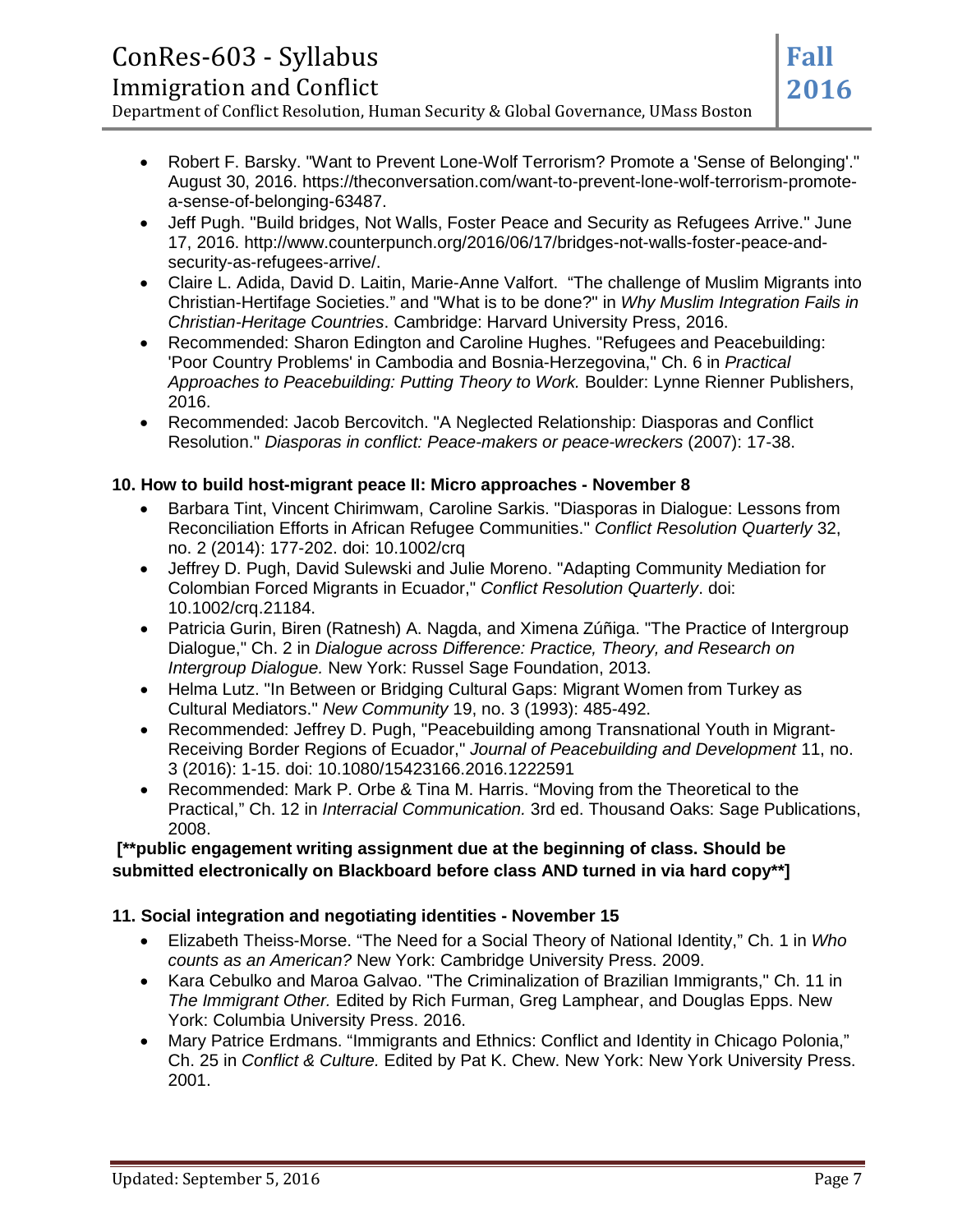- Jeffrey D. Pugh, "Negotiating Identity and Belonging through the Invisibility Bargain: Colombian Forced Migrants in Ecuador."
- Saadia Ahmad. " I'm a Muslim ask me about Islam." *The Boston Globe.* November 19, 2015. https://www.bostonglobe.com/opinion/2015/11/19/saadia-ahmad-muslim-ask-aboutislam/KuZ7PqboSznrQRciyYa1II/story.html
- Recommended: Bridget Anderson. "The Chrysalis for Every Special of Criminal? Vagrancy, Settlement, and Mobility, Ch. 1 in *Us & Them? The Dangerous Politics of Immigration Control*. Oxford: Oxford University Press. 2013.

#### **12. Political participation and strategies in a context of power imbalance - November 22**

- Ewa Morawska. "Structuring Immigrants' Civic-Political Incorporation into the Host Society," Ch. 8 in *Outsiders No More? Models of Immigrant Political Incorporation.* Edited by Jennifer Hochschild, Jaqueline Chattopadhyay, Claudine Gay, and Michael Jones-Correa. Oxford: Oxford University Press. 2013.
- Els de Graauw. "The Local Politics of Immigrant Integration" in *Making Immigrant Rights Real: Nonprofits and the Politics of Integration in San Francisco*. Ithaca: Cornell University Press. 2016.
- Kathleen Staudt and Josiah Heyman. "Immigrants organize against everyday life victimization," Ch. 6 in *Immigrant Other: Lived Experiences in a Transnational World.* Edited by Rich Furman, Greg Lamphear, and Douglas Epps. New York: Columbia University Press. 2016.
- Recommended: Antje Ellerman. "Undocumented Migrants and Resistance in the Liberal State." *Politics and Society* 38, no. 3(2010): 408-429. doi: 10.1177/0032329210373072.
- Recommended: Peter Nyers. "No one is Illegal between City and Nation." *Studies in Social Justice* 4, no. 2 (2010): 1277-143.
- Recommended: Beth Elise Whitaker & Jason Giersch. "Political Competition and Attitudes towards Immigration in Africa." *Journal of Ethnic and Migration Studies* 41, no. 10 (2015): 1536-1557. doi: 10.1080/1369183X.2014.996534.

#### **13. Framing Immigration: Media, discourse, & language in host-migrant peace and conflict - November 29**

- Heaven Crawley, Simon McMahon, Katharine Jones. "Victims & Villains: Migrant Voices in the British Media." Centre for Trust, Peace, and Social Relations. 1-8. 2016.
- Michael Diedring. "Refugee crisis: How language contributes to the fate of refugees." (blog) *The Elders*. http://theelders.org/.
- Roland Bleiker, David Campbell, Emma Hutchison, and Xzarina Nicholson. "The visual dehumanization of refugees." *Australian Journal of Political Science* 48, no. 4 (2013): 398- 416. doi: 10.1080/10361146.2013.840769.
- Recommended: Ted Brader, Nicholas A. Valentino, and Elizabeth Suhay. "What Triggers Public Opposition to Immigration? Anxiety, Group Cues, and Immigration Threat." *American Journal of Political Science* 52, no. 4 (2008): 959-78. http://www.jstor.org/stable/25193860.

#### **14. The power of connection: Building strong networks for social resilience - December 6**

• Susan Allen Nan. "Social Capital in Exclusive and Inclusive Networks." Ch. 11 in *Social Capital and Peace-Building: Creating and Resolving Conflict with Trust and Social Networks.* Edited by Michaelene Cox. New York: Routledge. 2008.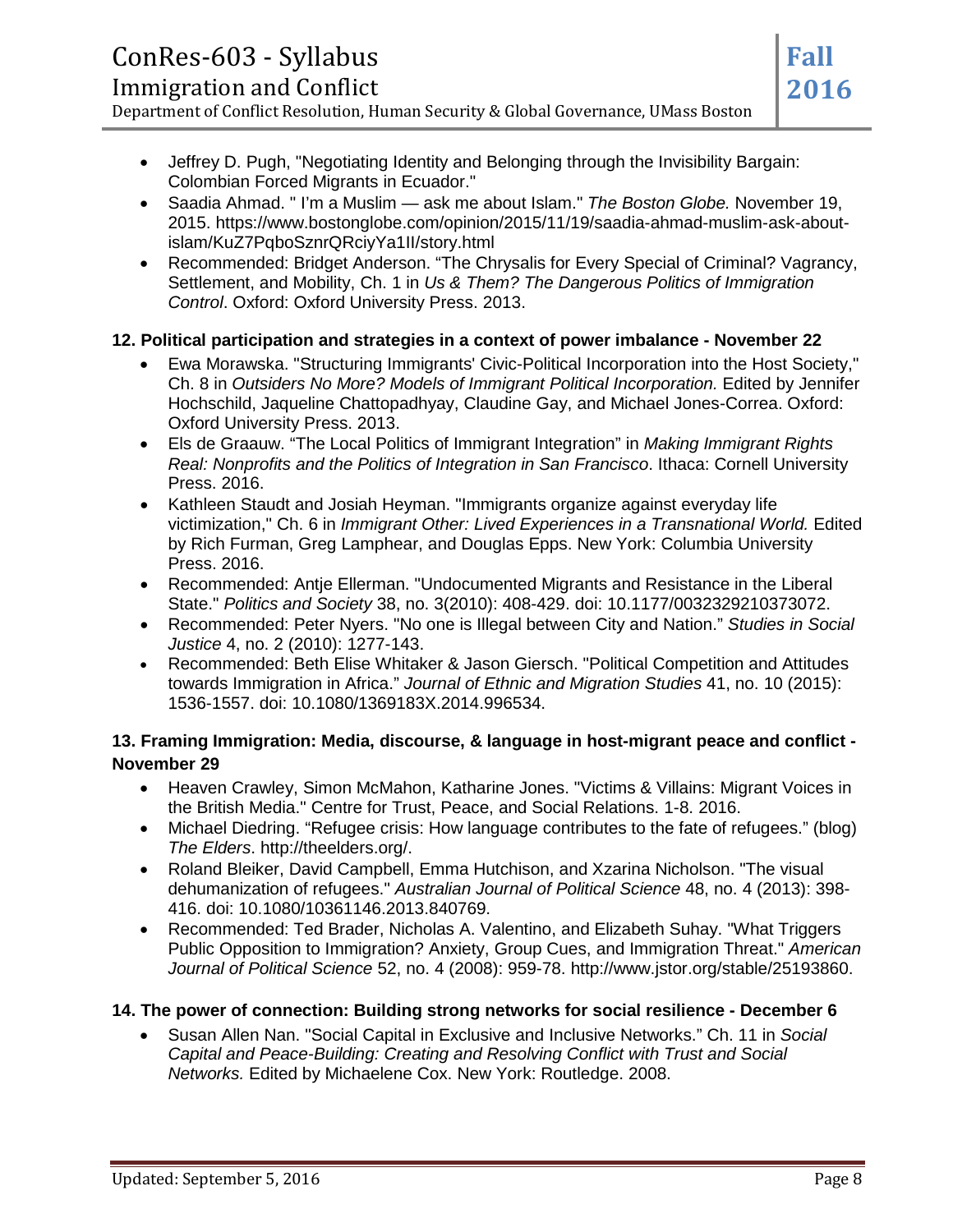# ConRes-603 - Syllabus Immigration and Conflict Department of Conflict Resolution, Human Security & Global Governance, UMass Boston

- Loren Landau and Marguerite Duponchel. "Laws, Policies, or Social Position? Capabilities and the Determinants of Effective Protection in Four African Cities." *Journal of Refugee Studies* 24, no. 1(2011): 1-22.
- Lana Balyk and Jeffrey Pugh, "Networked governance in Ecuador's Border Regions." *Forced Migration Review* 43(2013).

**[\*\*Consultancy memo due at the beginning of class\*\*]**

#### **15. Forum/guest speaker/topic TBD by class - December 13**

\*\*Note that the **Conflict Resolution Colloquium will take place today from 5:30-7 p.m**., and will be a panel on **Immigration & Political Discourse**. Everyone is expected to attend, since it will take place during the first part of class time. It will take place in **Campus Center 3545**, and we will all come back to our classroom together afterward for the remainder of class.\*\*

# **Additional Resources for Exploration**

**Sources for data and research**—several key hubs for high quality original research and data on migration-related topics are:

Migration Policy Institute-www.migrationpolicy.org Russell Sage Foundation- <https://www.russellsage.org/research/race-ethnicity-immigration> Pew Hispanic Center-http://pewhispanic.org/ Department of Homeland Security-www.dhs.gov

**Journals**—the following scholarly journals often publish research on immigration and/or conflict resolution: *International Migration Review, Journal of Ethnic & Migration Studies, International Migration, Forced Migration Review, Negotiation Journal, Journal of Conflict Resolution, Conflict Resolution Quarterly, Journal of Peace Research, International Journal of Conflict Management, Journal of Human Security and Migration, International Studies Quarterly, World Politics, Peace & Conflict, Comparative Political Studies, American Behavioral Scientist, Journal of Refugee Studies, Migration Studies*

# **Methods of Instruction**

This course is structured primarily as an interactive seminar, with a primary focus on in-depth discussion, complemented by lectures and occasional practical exercises. Attendance is expected in all classes. If you need for some reason to miss a class, please inform me in advance. Please come to class prepared by having read the listed readings for that class from the syllabus, as well as preparing any assignments ahead of time.

**Fall**